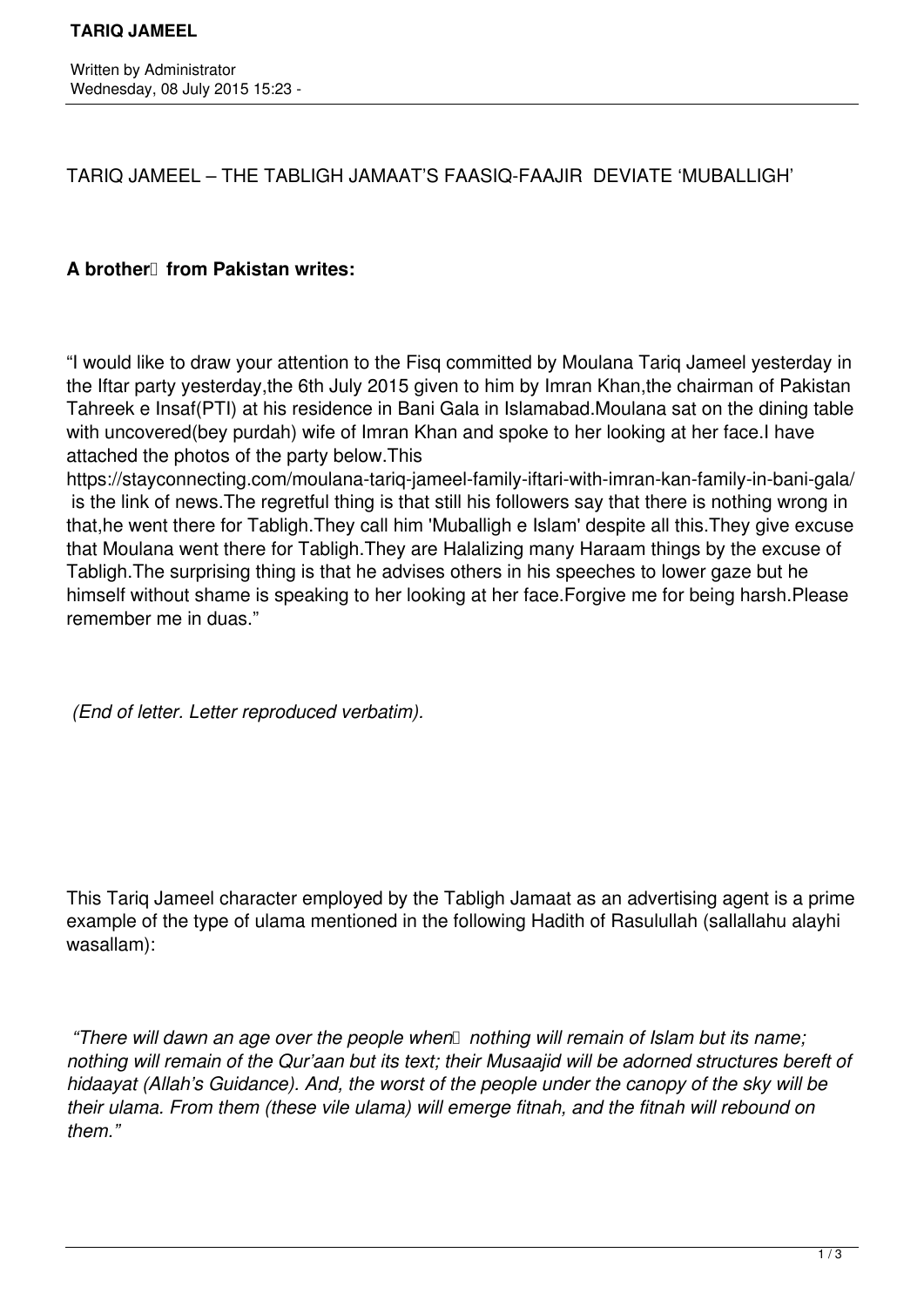This miscreant molvi whom the Tabligh Jamaat has most regrattably and totally oblivious of the Shariah, engaged as a flagship for a misconceived programme of promotion of Tabligh Jamaat activities, is among the lesser signs of Qiyaamah predicted by Rasulullah (sallallahu alayhi wasallam). He flagrantly promotes fisq and fujoor under guise of 'tabligh'. The Tabligh Jamaat elders have selected to remain blind to Tariq Jameel's flagrant acts of *fisq* ands *fujoor*. Their policy of accursed '

## *hikmat'*

does not bode well for the future of the Jamaat. By degrees the Tabligh Jamaat will veer into baatil without its elders realizing the gradual sinking of its ship.

It is therefore imperative that the elders of the Tabligh Jamaat sit up, open their eyes and their intelligence to understand the danger to itself and to the Deen which this misguided faasiq/faajir is causing.

The brother's leter is self-explanatory. There is no need for us to comment in detail on the flagrant, public acts of zina which Tariq Jameel and all the participants in the accursed dinner are guilty of. Any one who denies the zina of the eyes and zina of the heart committed by these fussaaq and fujjaar will be in negation of Rasulullah's categorical declaration in this regard. When Rasulullah (sallallahu alayhi wasallam) himself observed strict purdah, who is this miserable character, Tariq Jameel, to refute this by means of his action? A molvi – a so-called Aalim – who flagrantly violates - violates in public – the *ahkaam* of the Shariah, and believes it to be halaal, is undoubtedly guilty of kufr. He requires to renew his Kalimah as well as his Nikah.

It is necessary for the elders of the Tabligh Jamaat to understand that this Deen is not in need of flagrant violaters who halaalize what Allah Ta'ala has made haraam, for its propagation. The Tabligh Jamaat will be on a better footing and will be more in conformity with the Shariah if it expels this miscreant from its list of speakers and advertisers. It will be indeed a sad day when the Tabligh Jamaat will have to be labelled a sect of baatil. It is necessary for its elders do do some sincere soul searchings and to clean up its house from the bid'ah accretions which have crept into its ranks. All institutions of Haqq become polluted with bid'ah with the passage of time. If steps are not taken to address the situation, the institution then becomes a sect of baatil.

*"Upon us is only to deliver the Clear Message (of Haqq)." (Qur'aan)*